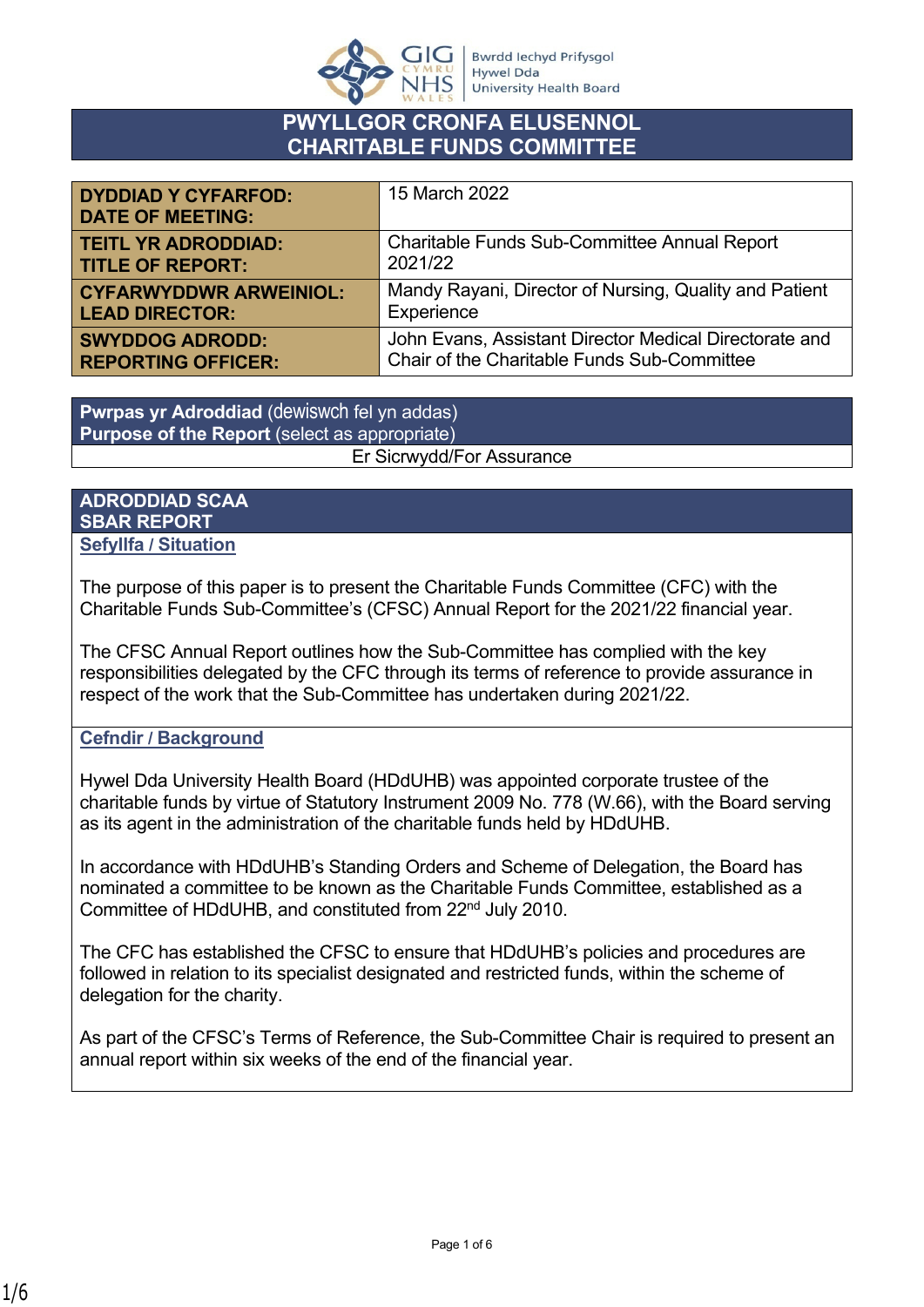#### **Asesiad / Assessment**

#### **1. Principal duties and key responsibilities**

The overall purpose of the CFSC is to ensure that HDdUHB's policies and procedures are followed in relation to the expenditure of our named charitable funds. In particular to:

- Apply HDdUHB's charitable funds within the budget, priorities and spending criteria determined by HDdUHB as corporate trustee, in line with the charity's schme of delegation, and consistent with the requirements of the Charities Act 2011 (or any modification of these acts).
- Implement appropriate policies and procedures to ensure that all expenditure is reasonable, clinically and ethically appropriate.
- Agree issues to be escalated to the CFC with recommendations for action.

In respect of its provision of assurance to the CFC, the CFSC is required to:

- Provide scrutiny with a view to approving or rejecting all requests for expenditure over £10,000 and under £50,000 against named charitable funds, within the scheme of delegation for authorisation of charitable funds expenditure.
- Consider and recommend for approval all requests for expenditure over £50,000 against named charitable funds, within the scheme of delegation for authorisation of charitable funds expenditure.
- Provide scrutiny and onward assurance to the CFC on charitable expenditure.
- Provide scrutiny with a view to approving or rejecting all unusual or novel expenditure requests of any value, and any expenditure requests resulting in ongoing charitable funds commitment, prior to CFC consideration.
- Consider with a view to approving or rejecting all requests for the establishment of new charitable funds.
- Provide quarterly written updates to the CFC.

#### **2. Membership**

In September 2020, the CFC reviewed the function of the CFSC and approved amendments to the CFSC's terms of reference in relation to its overall purpose, operational responsibilities, membership, frequency and format of meetings.

The CFSC's current membership is comprised of colleagues from across HDdUHB with both operational and clinical backgrounds from within the portfolios of members of the Executive Team:

Members:

- Assistant Director of Nursing, Mental Health and Learning Disabilities (Deputising for the Director of Nursing, Quality & Patient Experience)
- Deputy Director of Operations
- Senior Finance Business Partner (Accounting & Statutory and Reporting)
- Assistant Director Medical Directorate (Chair)
- Assistant Director of Therapies and Health Science
- Assistant Director of Organisation Development (Vice-Chair)
- Head of Capital Planning
- Assistant Director of Primary Care
- Assistant Director Strategic Partnerships, Diversity and Inclusion
- Assistant Director Legal and Patient Support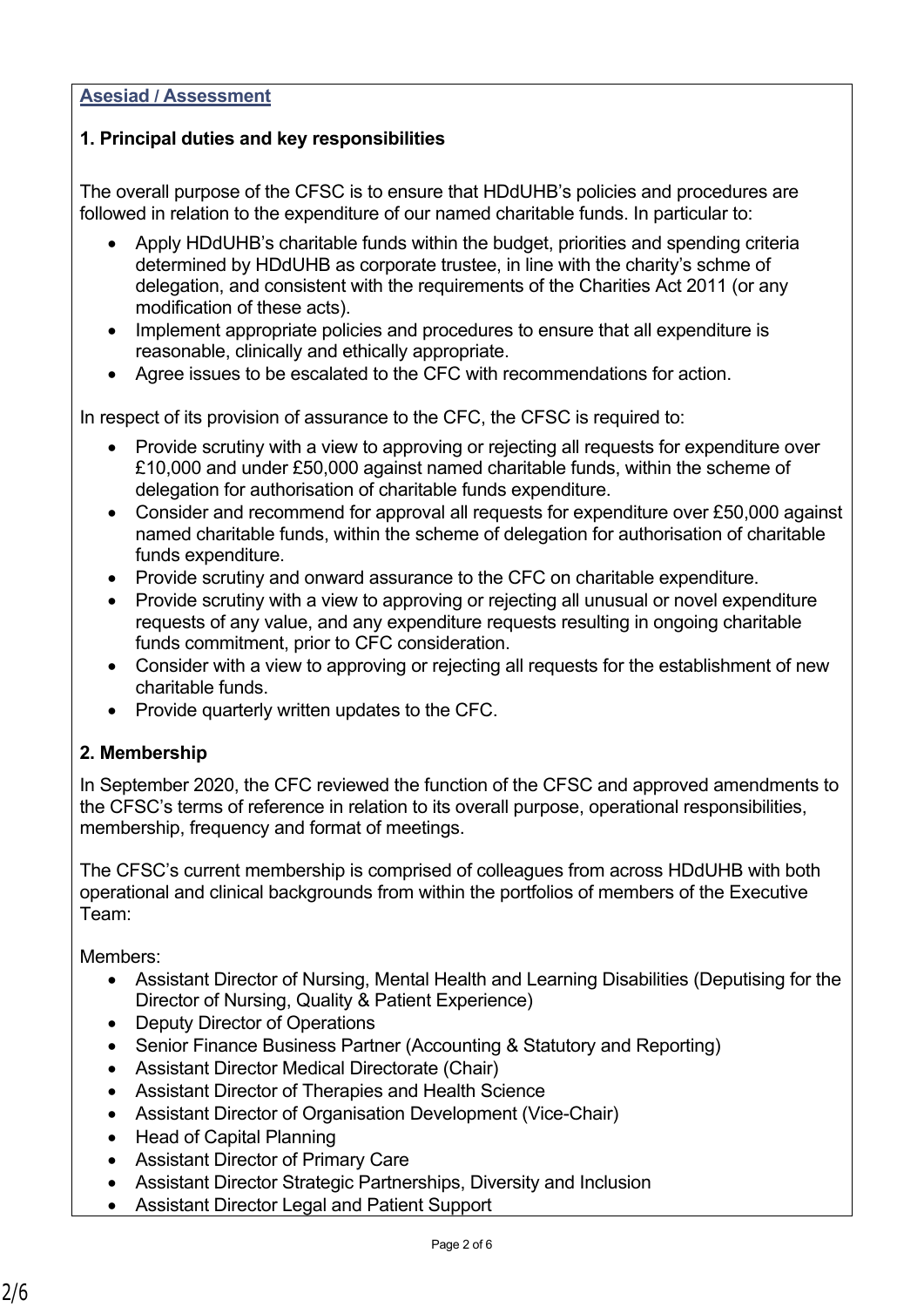In attendance:

- Head of Hywel Dda Health Charities
- Finance Business Partner (Accounting & Statutory and Reporting)
- Assistant Finance Business Partner (Accounting & Statutory and Reporting)

The first meeting of the CFSC, under its revised terms of reference and with its new membership, was held on 10<sup>th</sup> May 2021. At this meeting, Members received a presentation on the charitable funds held by HDdUHB, the purpose and responsibilities of the CFSC, in addition to key considerations in relation to charitable expenditure, to ensure that the charity's grant-making policies and procedures are understood and can be adhered to in line with the CFSC's terms of reference

# **3. Meetings**

The CFSC meets on a bi-monthly basis and, since April 2021, meetings have been held on five occasions and were quorate at each:

- $\bullet$  10<sup>th</sup> May 2021
- $\bullet$  12<sup>th</sup> July 2021
- 10<sup>th</sup> September 2021
- $\bullet$  16<sup>th</sup> November 2021
- $\bullet$  7<sup>th</sup> March 2022

The CFSC meeting due to take place on  $10<sup>th</sup>$  January 2022 was stood down due to the significant operational pressures being faced across HDdUHB at that time. The decision to stand down this meeting was made in line with organisational wide guidance.

# **4. Reporting to the Charitable Funds Committee**

During 2021/22, the CFC received three quarterly written reports from the CFSC providing assurance that the Sub-Committee is exercising its duties in line with its terms of reference and operational responsibilities. The quarterly written reports have highlighted the expenditure approvals made within the CFSC's scheme of delegation in addition to any issues or matters of concern for the CFC.

## CFSC update to the June 2021 CFC meeting

 Members received an update on the work of the Sub-Committee for the period 1st March to 31<sup>st</sup> May 2021. The CFC was updated on the training that new CFSC Members had received, the nomination of CFSC Chair and Vice-Chair, updates to the CFSC's terms of reference, and the approval in principle for a request to create two new charitable funds.

## CFSC update to the September 2021 CFC meeting

 Members received an update on the work of the Sub-Committee for the period 1st June to 10<sup>th</sup> September 2021. The CFC was updated on two expenditure requests with a combined value of £29,187.50 which had been approved, and one expenditure request to the value of £10,960.50 which had been approved in principle.

## CFSC update to the November 2021 CFC meeting

 The CFSC update to the November 2021 CFC meeting was deferred to the March 2022 CFC meeting due to the scheduling of the CFSC meetings and the deadline for submission of CFC meeting papers. Only one CFSC meeting had taken place between the September and November 2021 CFC meetings (16th November 2021).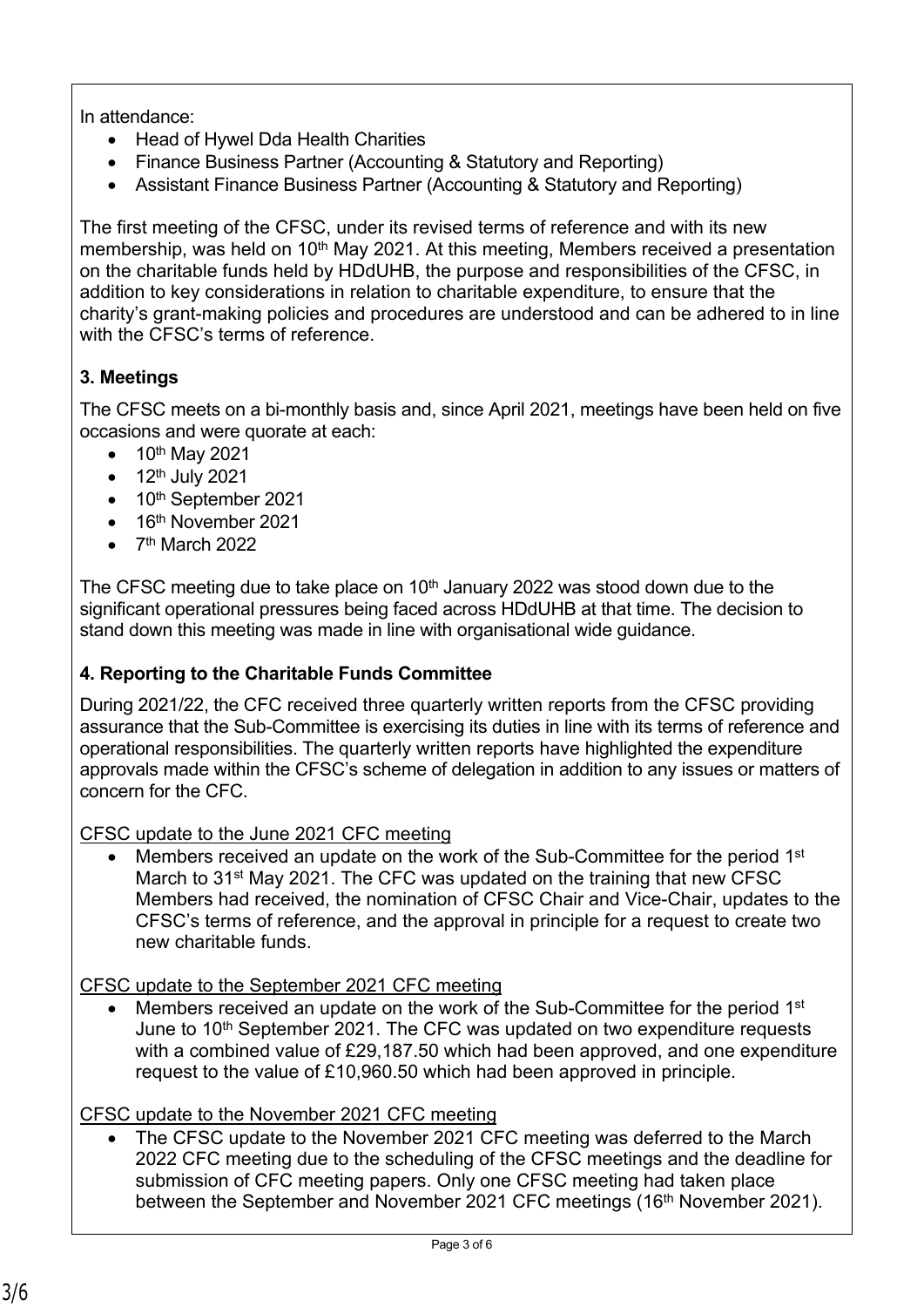#### CFSC update to the March 2022 CFC meeting

Members received an update on the work of the Sub-Committee for the period 11<sup>th</sup> September 2021 to 10<sup>th</sup> January 2022. The CFC was updated on one expenditure request to the value of £33,747.90, which had been approved, and five requests valued at £47,313.50 which had been approved through CFSC's Chair's Action.

### **5. Matters Escalated to the Charitable Funds Committee**

The CFSC's quarterly written reports during 2021/22 have highlighted the following matters for noting by the CFC:

- Revenue consequences of charitable purchases: the CFSC received feedback that concerns had been raised at the Sustainable Resources Committee meeting held on 23<sup>rd</sup> August 2021 regarding the revenue consequences on HDdUHB from charitable funds purchases. The CFSC recognised the need for controls to be put in place to ensure the consideration and acceptance of ongoing revenue costs associated with all charitable purchases, not only for medical equipment. The CFSC received assurance at its November 2021 meeting that the Assistant Director of Finance (Financial Planning & Statutory Reporting) had confirmed that a process will be established within the Finance Business Partnering Team to highlight and capture any revenue consequences to HDdUHB at the time a charitable funds purchase is made.
- Discretionary Capital Programme: the CFSC requested that discussions were held with the Capital Planning team to establish a process to capture details of any capital bids eligible for charitable funds. The CFSC received assurance at its November 2021 meeting that HDdUHB's 2022/23 capital priorities would be confirmed by the end of February 2022, which would enable the Capital Planning and Hywel Dda Health Charities teams to identify any capital bids eligible for charitable funds and to discuss supporting any priorities from charitable funds with the relevant fund managers.
- Learning and Development: the CFSC endorsed discussions to be held with the Head of Workforce Education and Development, Assistant Director of Nursing (Nursing Practice) and Head of Nursing (Clinical Education) regarding organisation wide training needs that could be supported by charitable funds, in addition to equitable access to charitable funds for learning and development opportunities. The CFSC received assurance at its March 2022 meeting that the HDdUHB Learning & Development Policy is to be reviewed during Q4 2021/22 and consideration given to the role that charitable funds could play in supporting extended learning opportunities for staff including higher award studies. It was noted that this review would also consider equitable access to training as not all services have access to sufficient levels of charitable funds.

During 2021/22, no issues/matters of concerns highlighted to the CFC were required to be escalated to the Board for consideration.

## **6. CFSC meeting dates for 2022/23**

The CFSC meeting dates for 2022/23 are set out below, together with the reporting timeframe for quarterly updates to the CFC:

| <b>Charitable Funds Sub-Committee</b> | Update report to<br><b>Charitable Funds Committee</b> |
|---------------------------------------|-------------------------------------------------------|
| $3rd$ May 2022                        | ⊢6 <sup>th</sup> June 2022                            |
| 5 <sup>th</sup> July 2022             | 26 <sup>th</sup> September 2022                       |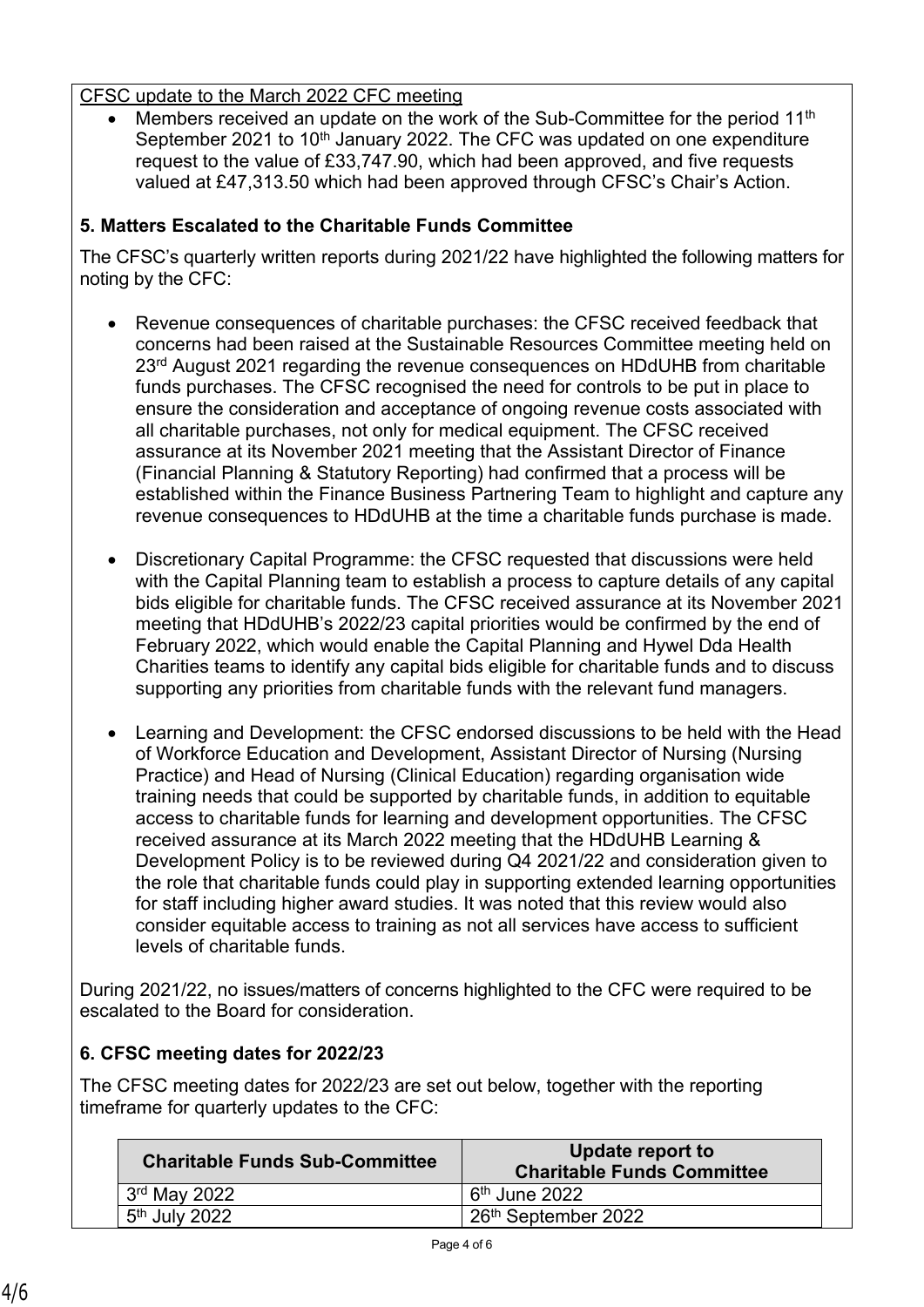| 6 <sup>th</sup> September 2022 | 26 <sup>th</sup> September 2022 |
|--------------------------------|---------------------------------|
| 8 <sup>th</sup> November 2022  | 5 <sup>th</sup> December 2022   |
| 17 <sup>th</sup> January 2023  | 14 <sup>th</sup> March 2023     |
| 7 <sup>th</sup> March 202      | June 2023                       |

# **Argymhelliad / Recommendation**

The Charitable Funds Committee is requested to endorse the Charitable Funds Sub-Committee Annual Report for 2021/22.

| Amcanion: (rhaid cwblhau)<br><b>Objectives: (must be completed)</b>                                                                                      |                                                                                                                                                                                                                                                                                                                                                                                                                      |  |
|----------------------------------------------------------------------------------------------------------------------------------------------------------|----------------------------------------------------------------------------------------------------------------------------------------------------------------------------------------------------------------------------------------------------------------------------------------------------------------------------------------------------------------------------------------------------------------------|--|
| <b>Committee ToR Reference:</b><br>Cyfeirnod Cylch Gorchwyl y Pwyllgor:                                                                                  | <b>Charitable Funds Committee</b><br>12.6 The Committee shall establish the Charitable<br>Funds Sub-Committee to ensure that the UHB's<br>policies and procedures are followed in relation to<br>specialist designated and restricted funds.                                                                                                                                                                         |  |
|                                                                                                                                                          | <b>Charitable Funds Sub-Committee</b><br>10.4.1 The Sub-Committee Chair, supported by the<br>Sub-Committee Secretary, shall report formally,<br>regularly and on a timely basis to the Charitable Funds<br>Committee on the Sub-Committee's activities. This<br>includes the submission of a Sub-Committee update<br>report as well as the presentation of an Annual Report<br>within 6 weeks of the financial year. |  |
| Cyfeirnod Cofrestr Risg Datix a Sgôr<br>Cyfredol:<br>Datix Risk Register Reference and<br>Score:                                                         | Not applicable                                                                                                                                                                                                                                                                                                                                                                                                       |  |
| Safon(au) Gofal ac lechyd:<br>Health and Care Standard(s):                                                                                               | Governance, Leadership and Accountability                                                                                                                                                                                                                                                                                                                                                                            |  |
| <b>Amcanion Strategol y BIP:</b><br><b>UHB Strategic Objectives:</b>                                                                                     | All Strategic Objectives are applicable                                                                                                                                                                                                                                                                                                                                                                              |  |
| <b>Amcanion Llesiant BIP:</b><br><b>UHB Well-being Objectives:</b><br><b>Hyperlink to HDdUHB Well-being</b><br><b>Objectives Annual Report 2018-2019</b> | 10. Not Applicable                                                                                                                                                                                                                                                                                                                                                                                                   |  |

| <b>Gwybodaeth Ychwanegol:</b><br><b>Further Information:</b> |                                              |
|--------------------------------------------------------------|----------------------------------------------|
| Ar sail tystiolaeth:                                         | Agendas, papers and minutes of CFSC meetings |
| <b>Evidence Base:</b>                                        | 2021/22                                      |